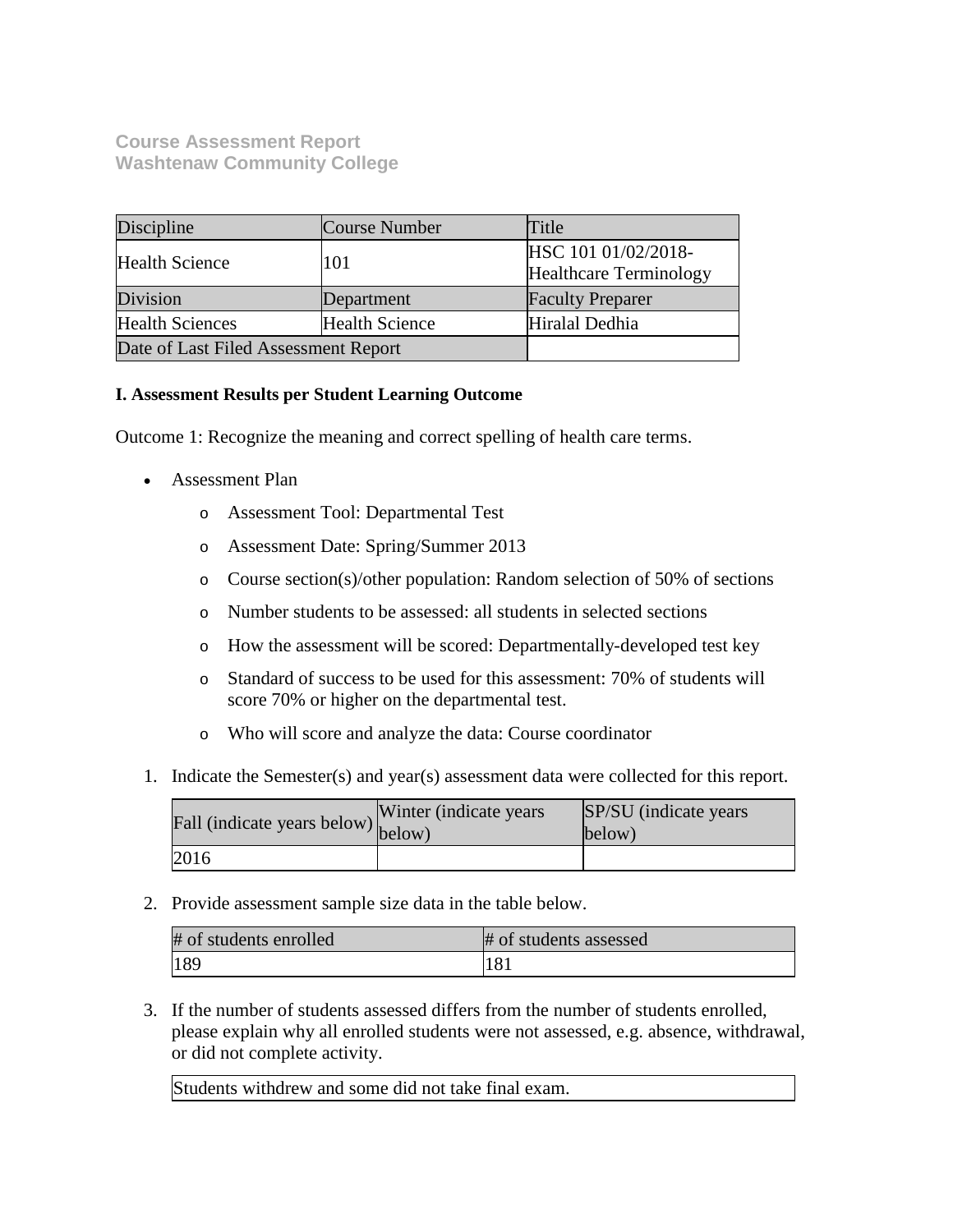4. Describe how students from all populations (day students on campus, DL, MM, evening, extension center sites, etc.) were included in the assessment based on your selection criteria.

All students were assessed for Fall 2017. Altogether there were 7 sections. There were 4 DL and 3 face-to-face sections.

5. Describe the process used to assess this outcome. Include a brief description of this tool and how it was scored.

In the face-to-face classes, pronunciation is stressed along with spelling. In the DL classes, spelling and journal assignments are used. Both modalities use the same tests and cumulative final for this assessment.

6. Briefly describe assessment results based on data collected for this outcome and tool during the course assessment. Discuss the extent to which students achieved this learning outcome and indicate whether the standard of success was met for this outcome and tool.

### Met Standard of Success: Yes

84.2% of the DL students met the standard of success for this outcome. 80% of the face-to-face students met the standard of success for this outcome. Therefore, overall students achieved the standard of success, which is that 70% of students will score 70% or higher on the departmental test.

7. Based on your interpretation of the assessment results, describe the areas of strength in student achievement of this learning outcome.

Upon review of the final exam scores, students showed strength in spelling and meaning of the medical terms related to the diseases.

8. Based on your analysis of student performance, discuss the areas in which student achievement of this learning outcome could be improved. If student met standard of success, you may wish to identify your plans for continuous improvement.

Two areas of weaknesses for students are the integumentary and endocrine systems. These systems come at the end of the semester and are tough topics to understand. While most students met the standard of success in these areas, I am considering creating an assignment that will assist students with understanding these tough topics in order to improve their overall comprehension of the integumentary and endocrine systems.

## **II. Course Summary and Action Plans Based on Assessment Results**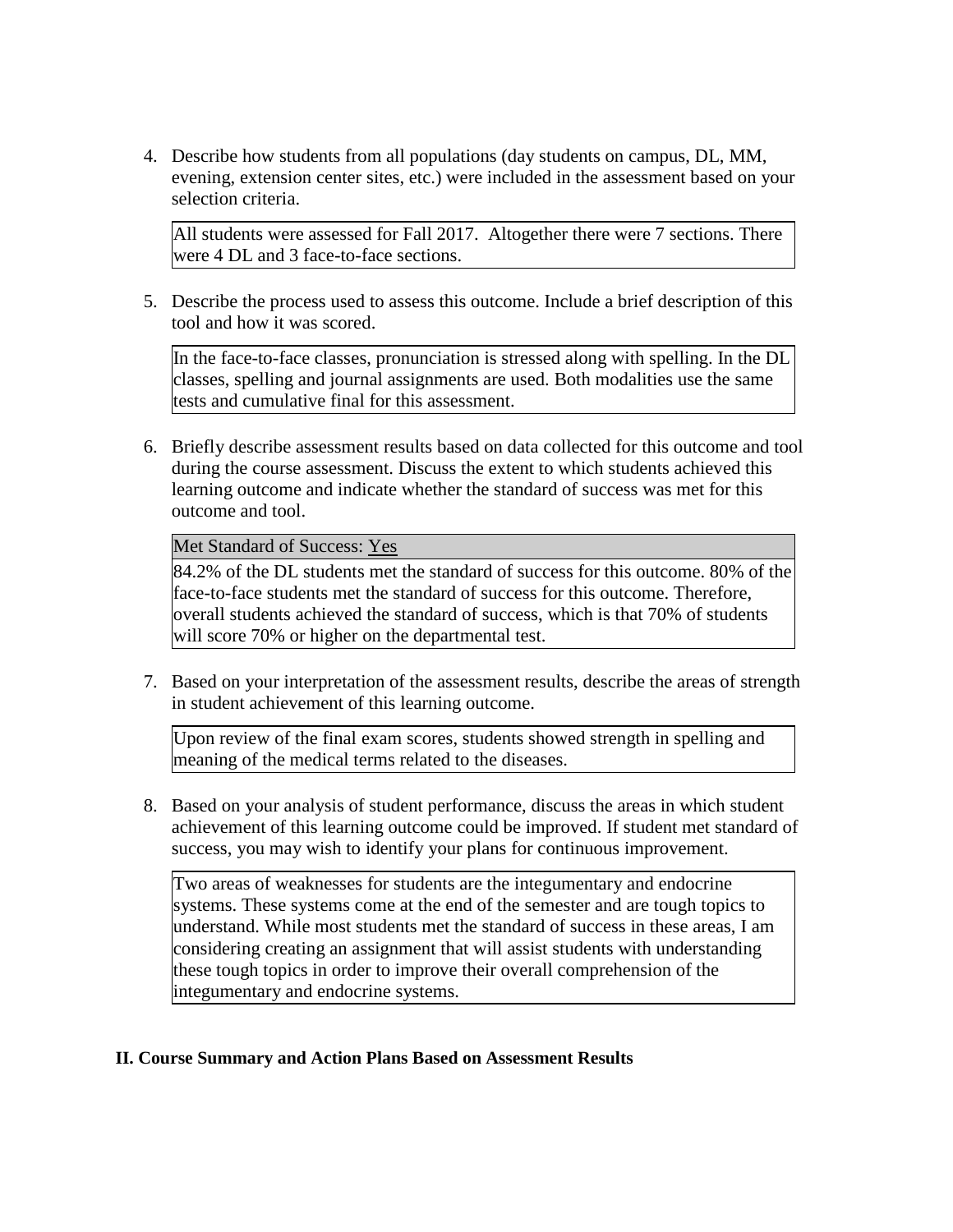1. Describe your overall impression of how this course is meeting the needs of students. Did the assessment process bring to light anything about student achievement of learning outcomes that surprised you?

This course is meant to introduce students to medical terminology to support our healthcare programs. My overall impression is that the course is meeting the needs of the students in order to fulfill the prerequisites of our healthcare programs.

There were no surprises in terms of what the assessment revealed other than the area of improvement that I previously mentioned.

2. Describe when and how this information, including the action plan, was or will be shared with Departmental Faculty.

In terms of action plan, my goal is to implement the additional assignment for the Spring/Summer 2018 semester. I will work with the part-time instructors and the department to implement this plan.

3.

Intended Change(s)

| <b>Intended Change</b> | Description of the<br>change | Rationale | Implementation<br>Date |
|------------------------|------------------------------|-----------|------------------------|
| No changes intended.   |                              |           |                        |

4. Is there anything that you would like to mention that was not already captured?

5.

## **III. Attached Files**

| <b>Faculty/Preparer:</b>                                           |                   | Hiralal Dedhia Date: $01/04/2018$ |
|--------------------------------------------------------------------|-------------------|-----------------------------------|
| <b>Department Chair:</b>                                           | <b>Rene Stark</b> | <b>Date:</b> $01/05/2018$         |
| <b>Dean:</b>                                                       |                   | Valerie Greaves Date: 01/05/2018  |
| <b>Assessment Committee Chair: Michelle Garey Date: 02/26/2018</b> |                   |                                   |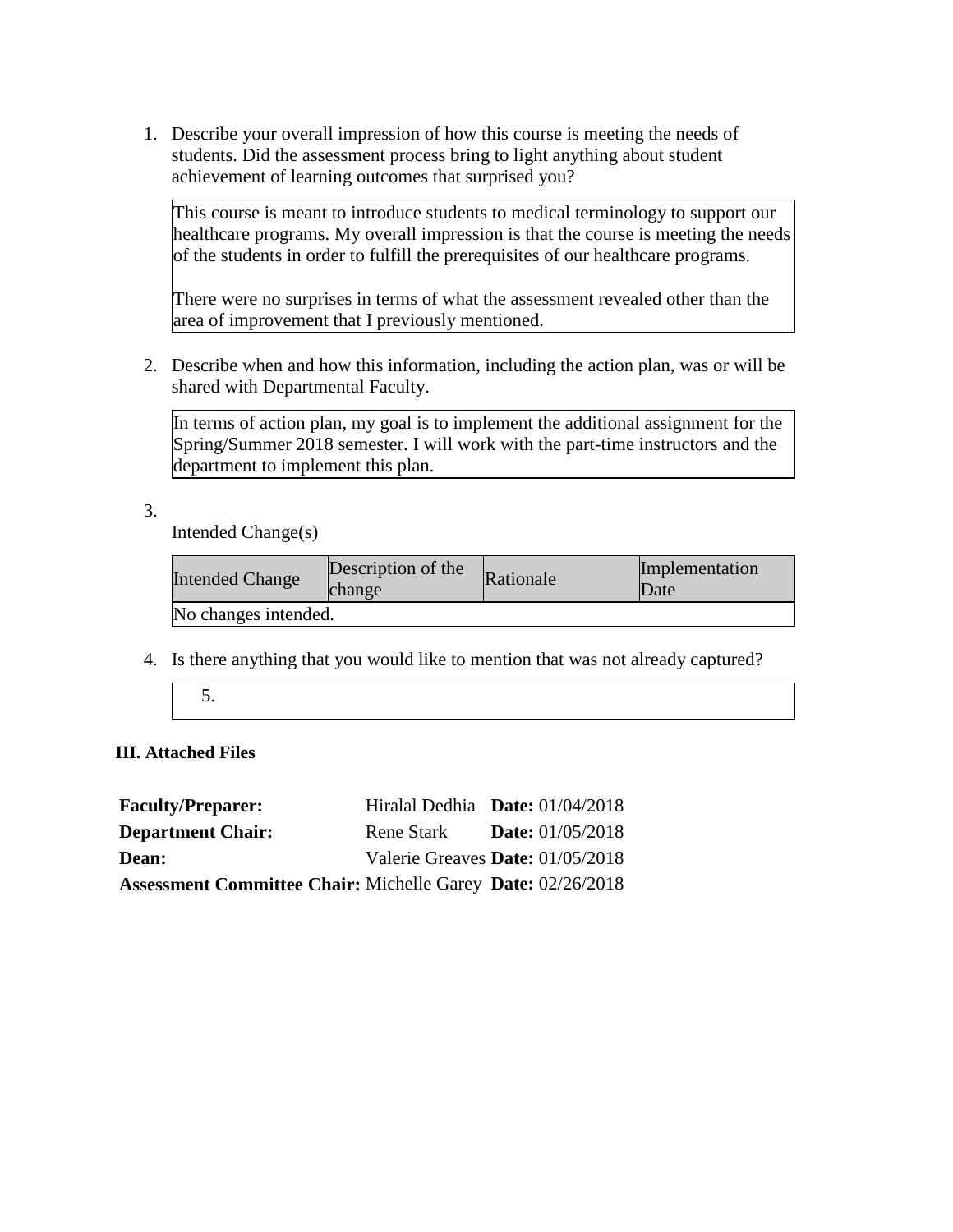## **Course Assessment Report Washtenaw Community College**

| Discipline                           | Course Number                                                    | Title                                                |
|--------------------------------------|------------------------------------------------------------------|------------------------------------------------------|
| <b>Health Science</b>                | 101                                                              | HSC 101 06/05/2013-<br><b>Healthcare Terminology</b> |
| Division                             | Department                                                       | <b>Faculty Preparer</b>                              |
|                                      | Math, Science and Health Nursing & Health Science Hiralal Dedhia |                                                      |
| Date of Last Filed Assessment Report |                                                                  |                                                      |

## **I. Assessment Results per Student Learning Outcome**

Outcome 1: Recognize the meaning and correct spelling of health care terms.

- Assessment Plan
	- o Assessment Tool: Departmental Test
	- o Assessment Date: Spring/Summer 2013
	- o Course section(s)/other population: Random selection of 50% of sections
	- o Number students to be assessed: all students in selected sections
	- o How the assessment will be scored: Departmentally-developed test key
	- o Standard of success to be used for this assessment: 70% of students will score 70% or higher on the departmental test.
	- o Who will score and analyze the data: Course coordinator
- 1. Indicate the Semester(s) and year(s) assessment data were collected for this report.

| Fall (indicate years below) below) | Winter (indicate years) | SP/SU (indicate years)<br>below) |
|------------------------------------|-------------------------|----------------------------------|
|                                    | 2013                    |                                  |

2. Provide assessment sample size data in the table below.

| # of students enrolled | # of students assessed |
|------------------------|------------------------|
| $37^\circ$             |                        |

3. If the number of students assessed differs from the number of students enrolled, please explain why all enrolled students were not assessed, e.g. absence, withdrawal, or did not complete activity.

Random sample of 50% of all sections.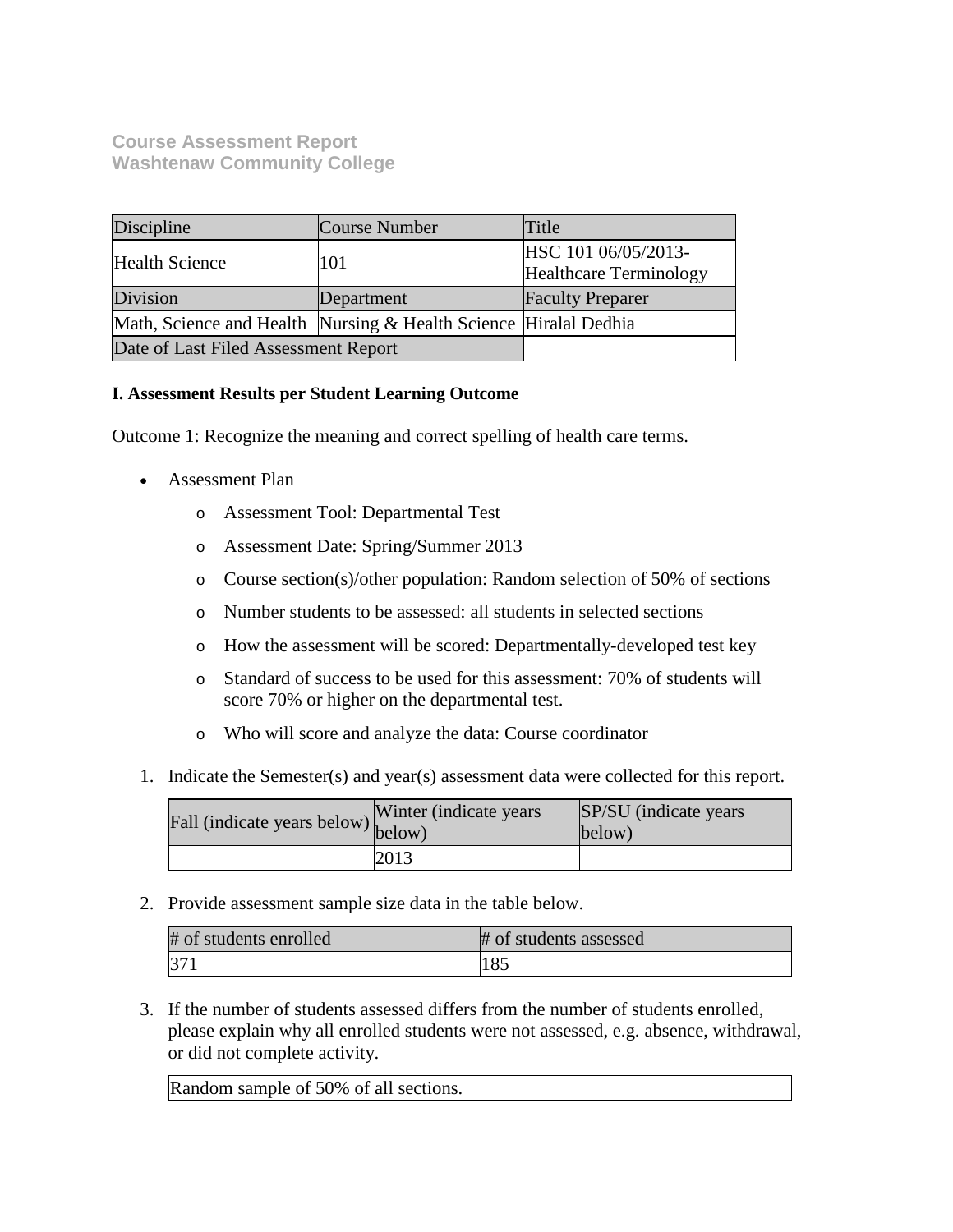4. Describe how students from all populations (day students on campus, DL, MM, evening, extension center sites, etc.) were included in the assessment based on your selection criteria.

DL section was included in the random sample.

5. Describe the process used to assess this outcome. Include a brief description of this tool and how it was scored.

All students took the same departmental exams.

6. Briefly describe assessment results based on data collected for this outcome and tool during the course assessment. Discuss the extent to which students achieved this learning outcome and indicate whether the standard of success was met for this outcome and tool.

Met Standard of Success: Yes

77.29% of students scored 70% or better. Students did very well in recognizing prefix, suffix, word part. Students did very well in understanding medical terms of different human body systems. Students did well matching diagnostic terms with their meanings. Students were able to define surgical interventions when given their descriptions. Students were able to match medical specialists with the areas in which they specialize.

7. Based on your interpretation of the assessment results, describe the areas of strength in student achievement of this learning outcome.

Students do well with recognition, matching diagnostic terms with their meaning as well as recognizing prefix, suffix and word parts. Students did well defining surgical interventions when given a description as well as comprehending medical terms used in different human body systems.

8. Based on your analysis of student performance, discuss the areas in which student achievement of this learning outcome could be improved. If student met standard of success, you may wish to identify your plans for continuous improvement.

Students did less well spelling medical terms. This needs to be improved.

## **II. Course Summary and Action Plans Based on Assessment Results**

1. Describe your overall impression of how this course is meeting the needs of students. Did the assessment process bring to light anything about student achievement of learning outcomes that surprised you?

Students are generally successful in this course and prepared for health care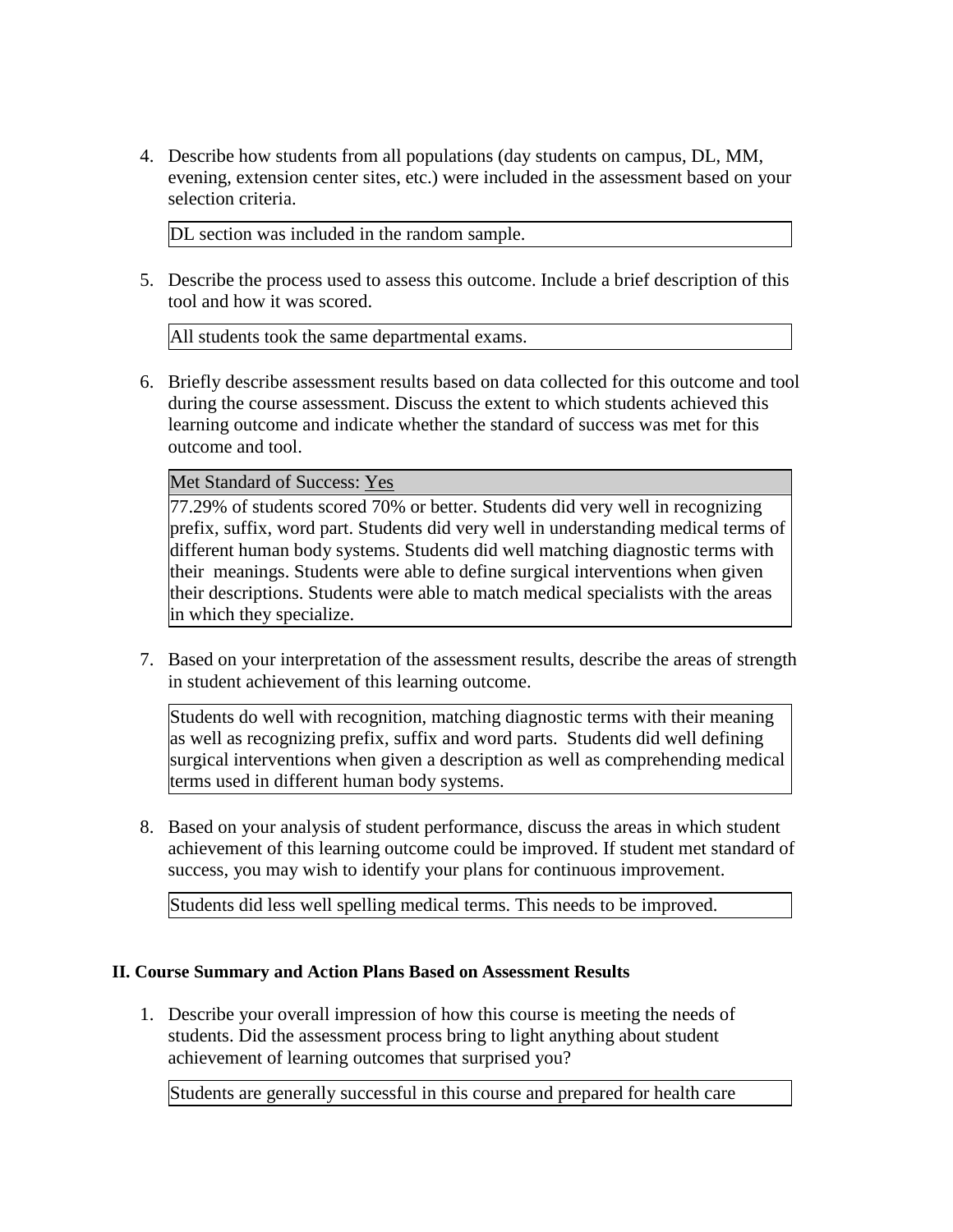programs.

2. Describe when and how this information, including the action plan, was or will be shared with Departmental Faculty.

Department meeting

3.

Intended Change(s)

| <b>Intended Change</b> | Description of the<br>change                  | Rationale | Implementation<br>Date |
|------------------------|-----------------------------------------------|-----------|------------------------|
| Course<br>Assignments  | Emphasize correct Lower spelling<br>spellings | scores    | 2013                   |

4. Is there anything that you would like to mention that was not already captured?

# **III. Attached Files**

 $\overline{ }$ 

## HSC 101 summary

| <b>Faculty/Preparer:</b> Hiralal Dedhia           | <b>Date:</b> $6/14/13$ |
|---------------------------------------------------|------------------------|
| <b>Department Chair:</b> Vickie Salter            | <b>Date:</b> $6/17/13$ |
| <b>Dean:</b> Martha Showalter                     | <b>Date:</b> $6/17/13$ |
| <b>Assessment Committee Chair: Michelle Garey</b> | <b>Date:</b> $7/16/13$ |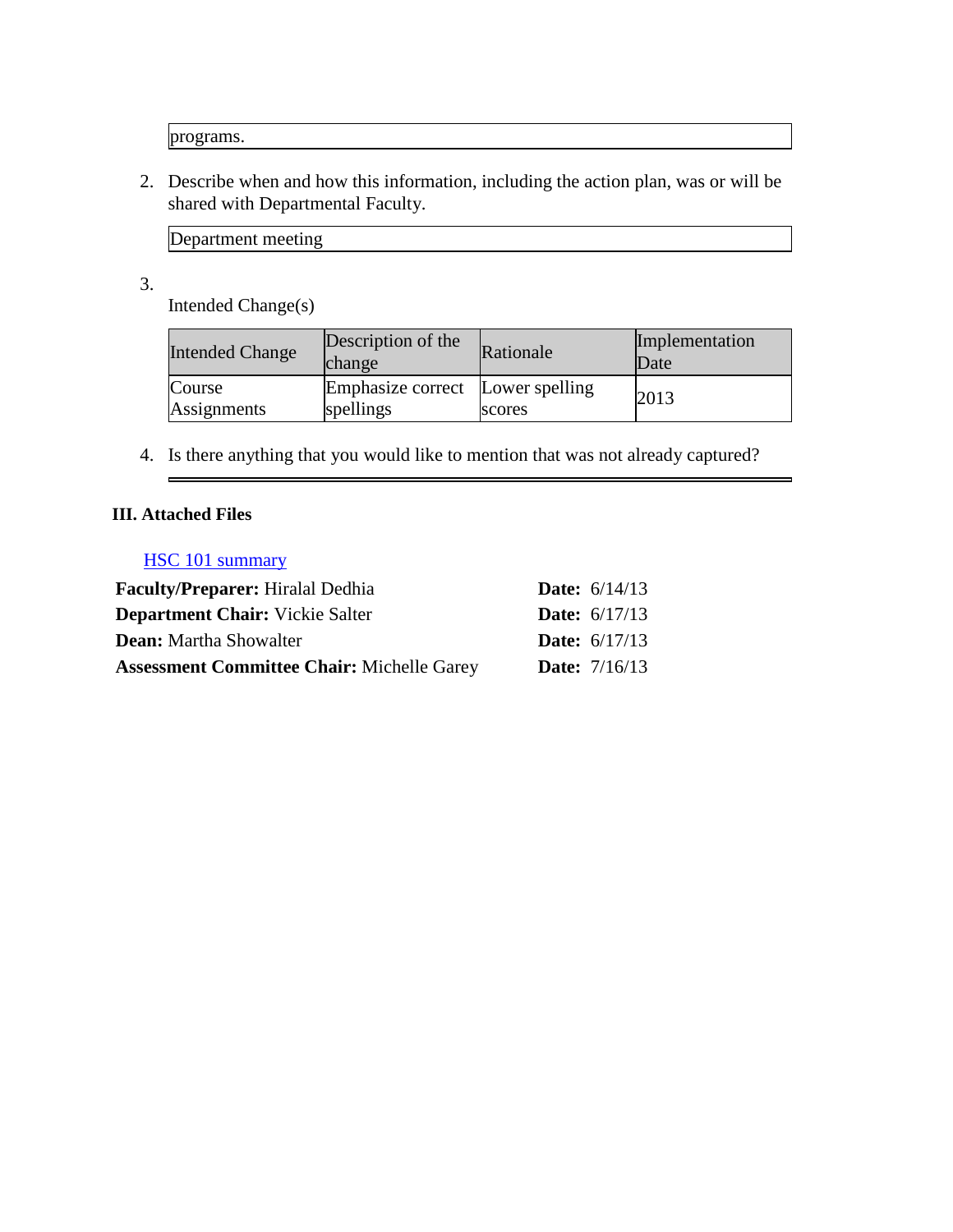### **COURSE ASSESSMENT REPORT**

### **I. Background Information**

1. Course assessed:

Course Discipline Code and Number: Course Title: Division/Department Codes:

**HSC 101 Healthcare Terminology HAT/NHSD** 

- 2. Semester assessment was conducted (check one):
	- $\boxtimes$  Fall 2009
	- $\sqrt{ }$  Winter 2010
	- Spring/Summer 2010
- 3. Assessment tool(s) used: check all that apply.
	- $\Box$  Portfolio
	- □ Standardized test
	- Other external certification/licensure exam (specify):
	- $\Box$  Survey
	- $\Box$  Prompt
	- $\boxtimes$  Departmental exam
	- $\Box$  Capstone experience (specify):
	- □ Other (specify): Demonstration of skills
- 4. Have these tools been used before?
	- $\boxtimes$  Yes  $\Box$  No
	- If yes, have the tools been altered since its last administration? If so, briefly describe changes made. This is the first formal course assessment process.
- 5. Indicate the number of students assessed/total number of students enrolled in the course. Total number assessed 1185 or 100% of student enrolled
- 6. Describe how students were selected for the assessment. All students for all sections for F08, W09, Sp/Su 09 393, 466, 326 respectively

#### **II. Results**

1. Briefly describe the changes that were implemented in the course as a result of the previous assessment.

 $N/A$ 

- 2. List each outcome that was assessed for this report exactly as it is stated on the course master syllabus. Recognize the meaning of health care terms. Spell health care terms correctly.
- 3. Briefly describe assessment results based on data collected during the course assessment, demonstrating the extent to which students are achieving each of the learning outcomes listed above. Please attach a summary of the data collected - the number of students who attained an overall average of 70 percent of all tests:

 $F08$  311/393 - 79% W09 343/466  $\longrightarrow$  74% Sp/Su 09 250/326  $\longrightarrow$  77%

- 4. For each outcome assessed, indicate the standard of success used, and the percentage of students who achieved that level of success. Please attach the rubric/scoring guide used for the assessment. Benchmark: 70% of students will meet all learning outcomes (based on the overall percentage of all tests) – met in all 3 semesters
- 5. Describe the areas of strength and weakness in students' achievement of the learning outcomes shown in assessment results.

Strengths:  $\longrightarrow$  High success rate assessment methods are effective in measuring the course outcomes